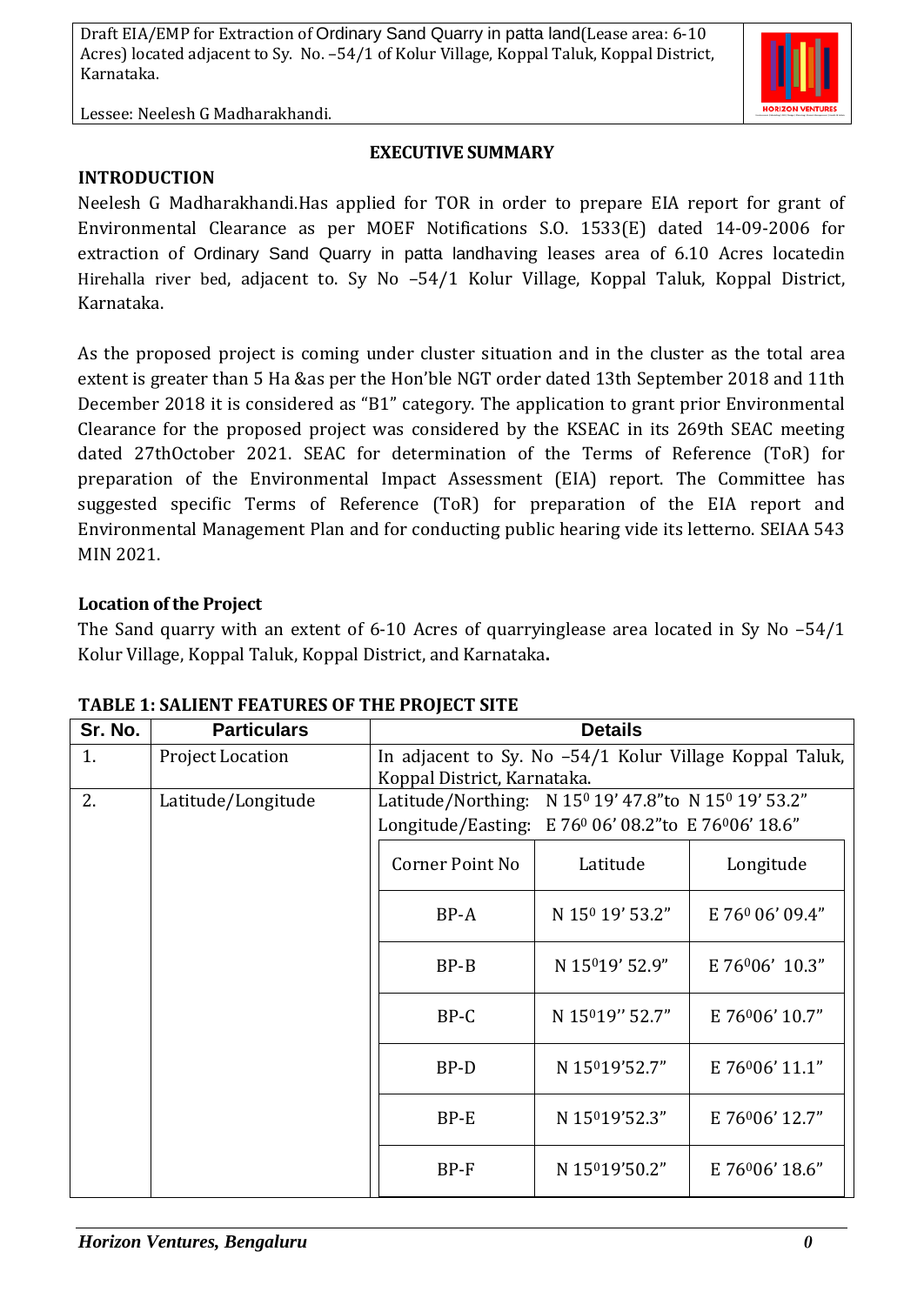

Lessee: Neelesh G Madharakhandi.

| Sr. No. | <b>Particulars</b>                       | <b>Details</b>                                                                                                                                                   |  |                                                       |                                            |  |
|---------|------------------------------------------|------------------------------------------------------------------------------------------------------------------------------------------------------------------|--|-------------------------------------------------------|--------------------------------------------|--|
|         |                                          | $BP-G$                                                                                                                                                           |  | N 15019' 47.8"                                        | E 76006' 17.3"                             |  |
|         |                                          | BP-H                                                                                                                                                             |  | N 15019' 50.8"                                        | E 76006' 08.2"                             |  |
|         |                                          | WGS - 84 DATUM                                                                                                                                                   |  |                                                       |                                            |  |
| 3.      | <b>Toposheet No</b>                      | 57 A/3                                                                                                                                                           |  |                                                       |                                            |  |
| 4.      | <b>Climatic Conditions</b>               | Ambient air temp 16°C to 45°C<br>$\bullet$<br>Avg. annual rainfall 572 mm<br>Source: CGWB, Koppal                                                                |  |                                                       |                                            |  |
| 5.      | Site elevation above MSL                 | 512.5m to 510.5m MRL                                                                                                                                             |  |                                                       |                                            |  |
| 6.      | Land use at the proposed<br>project site | Type of land use                                                                                                                                                 |  | Area put<br>on use at<br>start of<br>the plan<br>(Ha) | Area at the end<br>of 5 years plan<br>(Ha) |  |
|         |                                          | Area under mining                                                                                                                                                |  |                                                       | 2.024                                      |  |
|         |                                          | Storage of Top soil/<br>green belt                                                                                                                               |  |                                                       | 0.505                                      |  |
|         |                                          | Mineral storage                                                                                                                                                  |  | --                                                    | --                                         |  |
|         |                                          | Infrastructure                                                                                                                                                   |  |                                                       | $-$                                        |  |
|         |                                          | Roads                                                                                                                                                            |  |                                                       | --                                         |  |
|         |                                          | Railways                                                                                                                                                         |  | --                                                    | --                                         |  |
|         |                                          | <b>Screening Location</b>                                                                                                                                        |  | $- -$                                                 | --                                         |  |
|         |                                          | Mineral separation<br>Plant                                                                                                                                      |  |                                                       |                                            |  |
|         |                                          | Township Area                                                                                                                                                    |  | --                                                    | $ -$                                       |  |
|         |                                          | Others (Un-utilized<br>area)                                                                                                                                     |  | 2.529                                                 |                                            |  |
|         |                                          | <b>Total</b>                                                                                                                                                     |  | 2.529                                                 | 2.529                                      |  |
| 7.      | Site topography                          | The terrain is almost flat with very slight undulation due<br>East.                                                                                              |  |                                                       |                                            |  |
| 8.      | Nearest roadway                          | Village Road - 0.76 Kms (Dadegal to Hiresindogi road)<br>SH 23 Road - 2.15 Kms (Koppalto Mundargiroad) (SE)<br>NH 67 Road - 3.58 kms (Gadag to Hospete road)(NE) |  |                                                       |                                            |  |
| 9.      | <b>Nearest Railway Station</b>           | Koppal Railway Station - 5.0 Kms (S)                                                                                                                             |  |                                                       |                                            |  |
| 10.     | Nearest Railway line                     | Koppal Railway Station - 5.0 Kms (S)                                                                                                                             |  |                                                       |                                            |  |
| 11.     | <b>Nearest Airport</b>                   | Jindal Vijayanagar Airport- 59.35 Kms (NE)                                                                                                                       |  |                                                       |                                            |  |
| 12.     | Nearest village/major<br>town            | Kolur Village - 0.56kms N                                                                                                                                        |  |                                                       |                                            |  |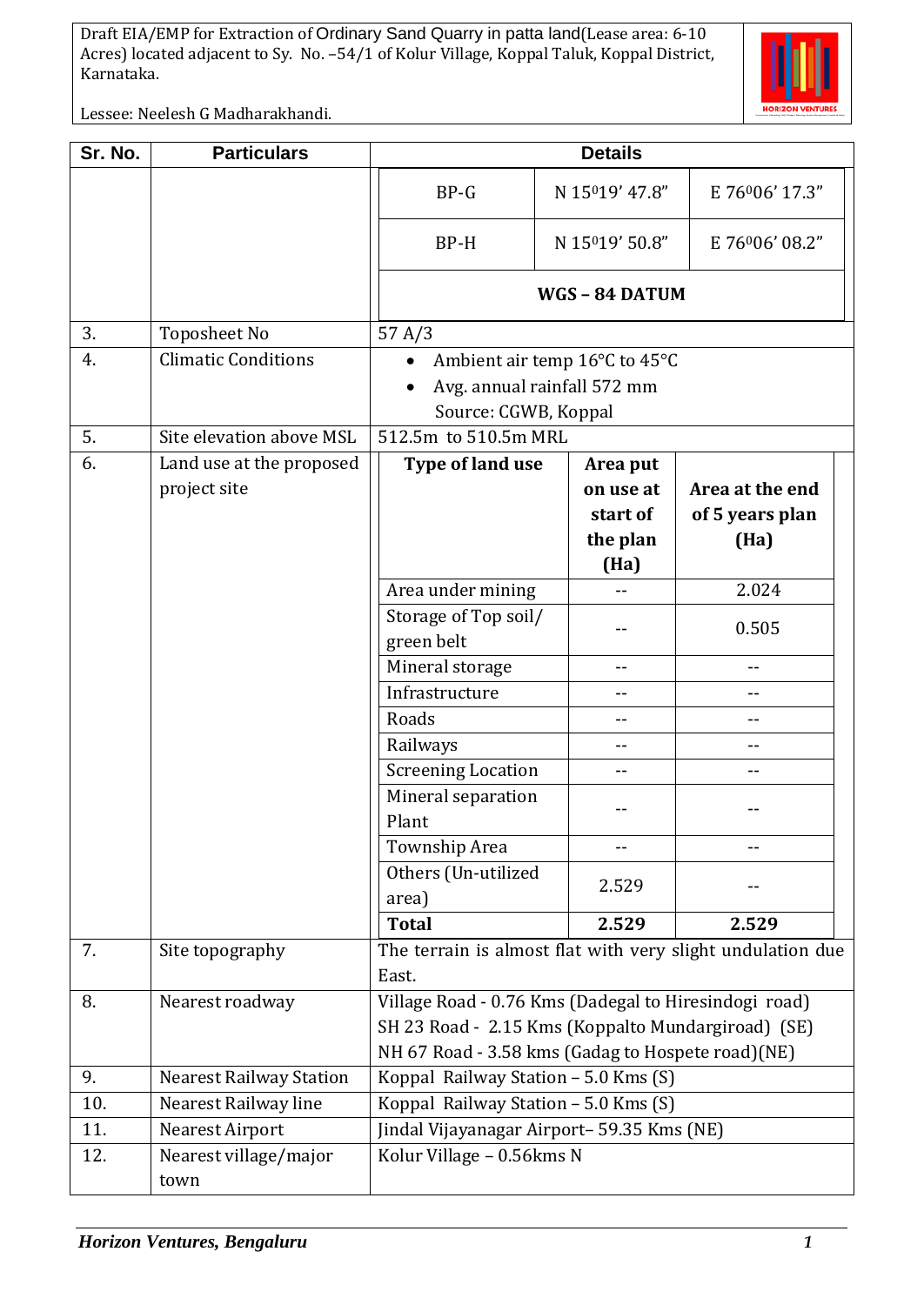

Lessee: Neelesh G Madharakhandi.

| Sr. No. | <b>Particulars</b>            | <b>Details</b>                                 |  |
|---------|-------------------------------|------------------------------------------------|--|
| 13.     | Hills/valleys                 | No major hills and valleys within 10 km radius |  |
| 14.     | <b>Ecologically sensitive</b> | None within 10 kms                             |  |
|         | zone                          |                                                |  |

# **PROJECT DESCRIPTION**

# **Method of Quarrying**

An open cast method will be adopted to operate the area. Since, the annual production is about 20,887.6Tons per annum for five years; the Open cast method will be followed during the plan period.

# **Anticipated life of the quarry**

Life of the mine in this case is for 5 years or till the reserves get exhausted.

# **Conceptual Quarry Plan**

Based on reserves of Ordinary Sand as Production capacity of 20,887.6Tons per annum thus the anticipated life of the will be till the reserves get exhausted.

# **Waste Generation & Disposal**

There is no such reduction of waste / mineral reject processing possibilities are proposed during plan period. There is no proposal of dumping during the proposed ensuing quarrying period, & concurrent backfilling is proposed.

## **Water Requirement & Source**

Total water requirement for the project will be 6.85KLD, Requirement is met by procurement of water from the bore well nearby Tankers.

## **Manpower Requirement**

The said quarry provides direct employment to 21 people and generates indirect employment for 42 more people. Most of the directly employed manpower falls under skilled category Preference will be given to the local people as per their eligibility.

## **Site Infrastructure**

The Quarrywill haveits own office premises, canteen, first-aid center etc. Quarryoffice is well connected with wireless and telephone, internet & e-mail facilities for communication. The Quarryis provided with a workshop to undertake repairs and regular maintenance of quarrying machinery deployed.

**EXISTING ENVIRONMENTAL SCENARIO Baseline Environmental Studies Meteorology & Ambient Air Quality**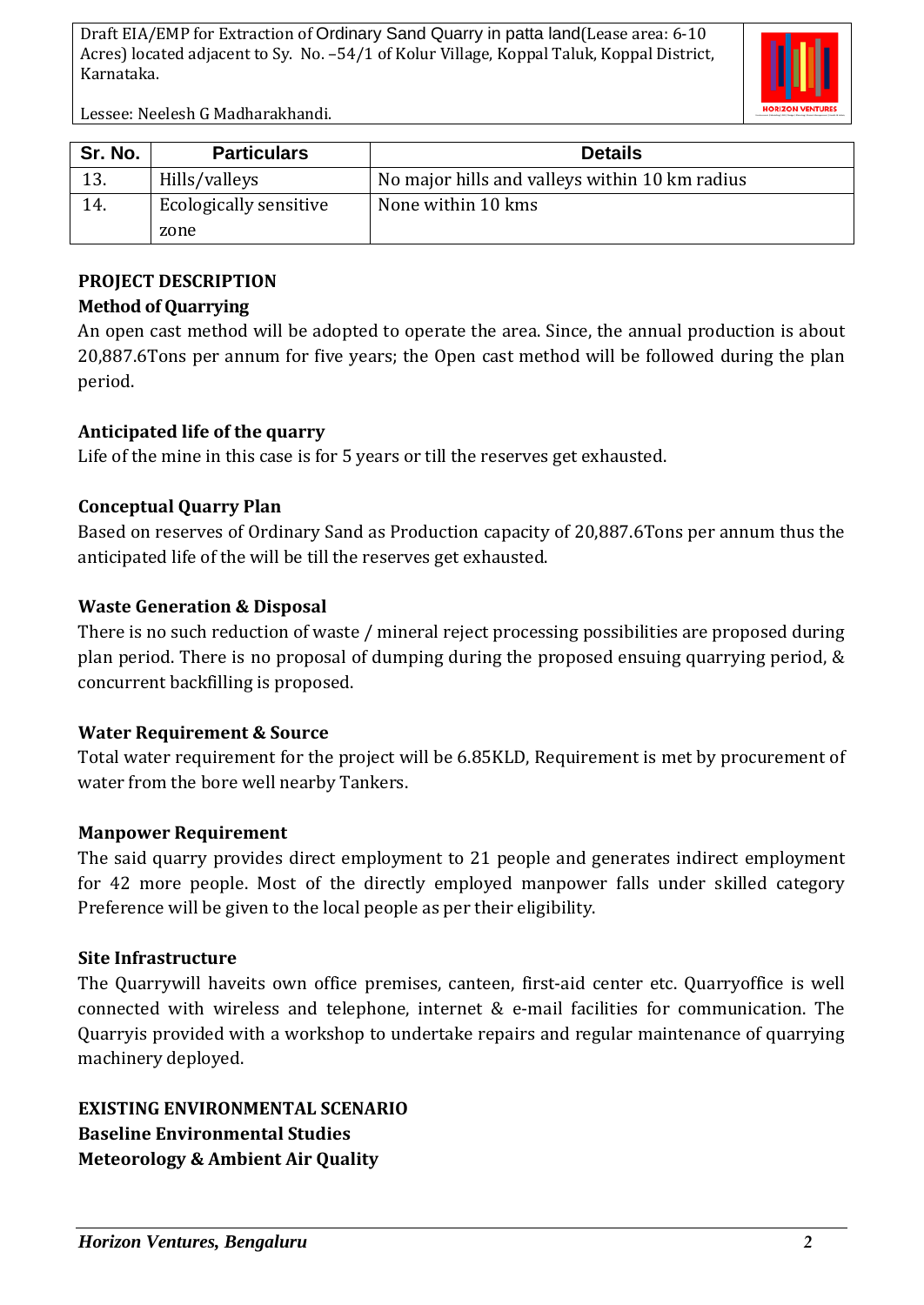Lessee: Neelesh G Madharakhandi.



## **Summary of Meteorological data generated at site (Nov 2021 to Jan 2022)**

| Temperature $(^{\circ}C)$ | 32.6 to $34^{\circ}$ C |
|---------------------------|------------------------|
| Relative Humidity (%)     | 44 to 88%              |
| <b>Wind Direction</b>     | <b>WSW</b>             |
| Calm wind %               | 14.46%                 |



#### **Ambient Air Quality Status**

From the results, it is observed that the ambient air quality with respect to  $PM_{10}$ ,  $PM_{2.5}$ ,  $SO_2$ , and NOx at all the monitoring locations is within the permissible limits specified by CPCB.

#### **Ambient Noise Levels**

Ambient noise level monitoring was carried out at the 9 monitoring locations; those were selected for ambient air quality monitoring. The monitoring results are within limits**.**

#### **Biological Environment**

There is no National Park, Wildlife Sanctuary and Biosphere Reserve within 10 km radius.

## **Proposed Biological Environment Conservation Measures**

- Thick Green belt will be developed along approach road and bank of the river.
- Periodic maintenance of mineraltransport road.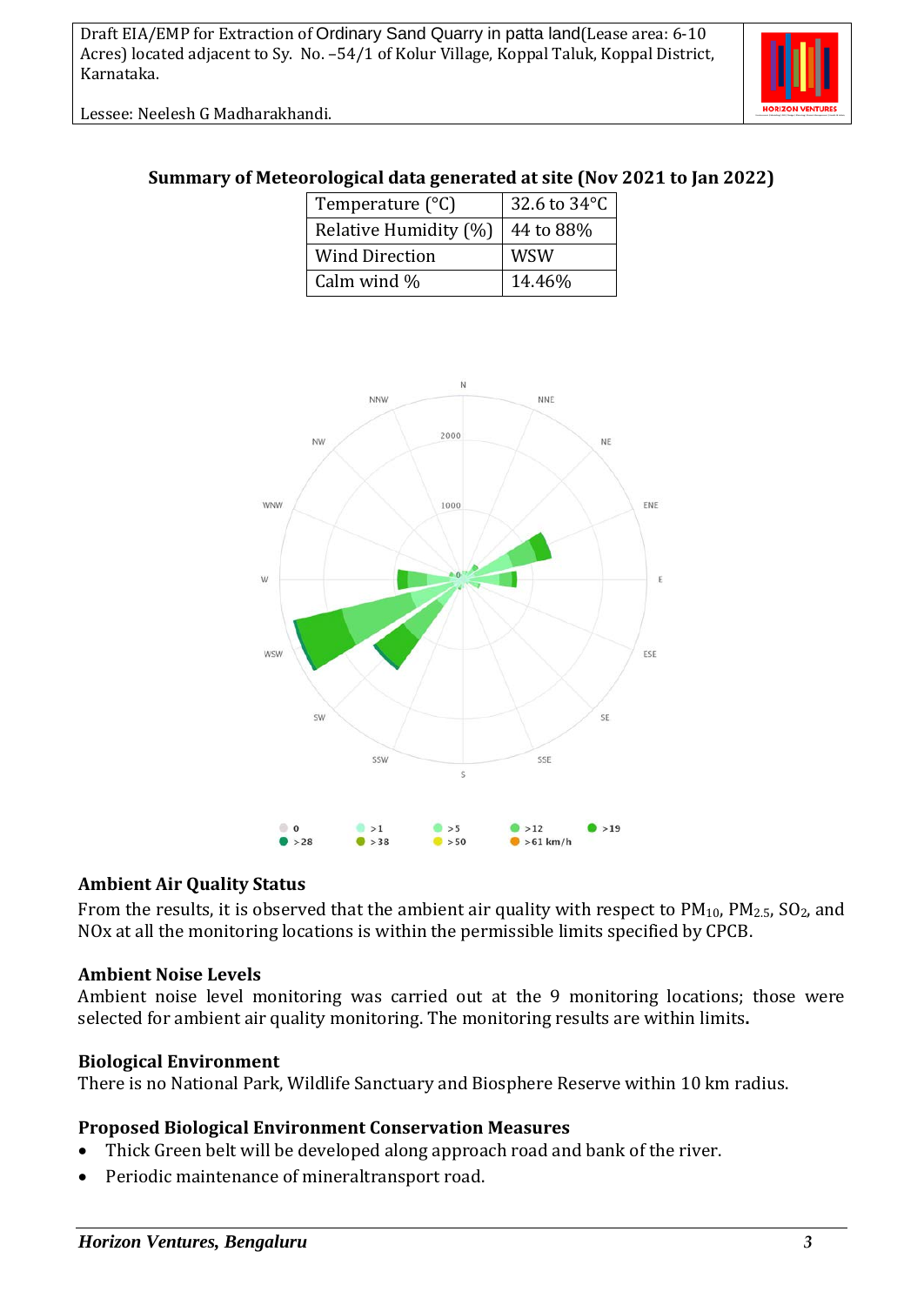

Lessee: Neelesh G Madharakhandi.

- Regular sprinkling of water through mobile tanker on mineral transport road.
- Mineral carrying tippers are loaded with only the stipulated quantity to avoid overloading and covered with tarpaulin to avoid spillage.

## **Socio-economic Environment**

- There is no habitation or private Patta land. There is no rehabilitation and resettlement involved in the project.
- The said Quarryprovides direct employment to 21 people and generates indirect employment for 42 more people. Most of the directly employed manpower falls under skilled category and the respective distribution / numbers is follows. Preference will be given to the local people as per their eligibility.
- The existing infrastructure facilities are sufficient to cater the needs of theSand quarry. However, the Quarrymanagement will take efforts as a part of CER for improvement in civic amenities like sanitation, drinking water facilities, transport road, etc in the nearby villages.

# **ENVIRONMENTAL MONITORING PROGRAM**

An Environmental Management Cell (EMC) will be established in the Quarryunder the control of Quarry Manager. The EMC will be headed by an Environmental Officer having adequate qualification and experience in the field of environmental managementregular and periodic. Environmental monitoring of Ambient Air Quality, Water table depth, Water quality, Ambient Noise Levels, Soil Quality, CSR activities etc will be carried out through MOEF accredited agencies and reports will be submitted to KSPCB/ Regional office of MoEF&CC.

## **RISK ASSESSMENT & DISASTER MANAGEMENT PLAN**

The assessment of risk in the Sand Quarryingproject has been estimated for Slope failure, Movement of HEMM, Inundation due to surface water, Dust hazards, Hazards associated with use of Diesel Generator Sets and flooding of lower benches and corresponding mitigation measures are suggested in the EIA/EMP report.

# **PROJECT BENEFITS**

The OrdinarySand Quarryproject would generate additional employment opportunities which would finally result in improvement in the quality of life of people of the nearby villages. In line with this CER policy, Neelesh G Madharakhandi.Will carry out community welfare activities in the following areas:

- Community development
- Education
- Health care
- Drainage and sanitation
- Roads

A budget of Rs. 122 Lakh per annum as recurring expenses has been proposed for implementation of Socio-economic welfare activities in the nearby villages.